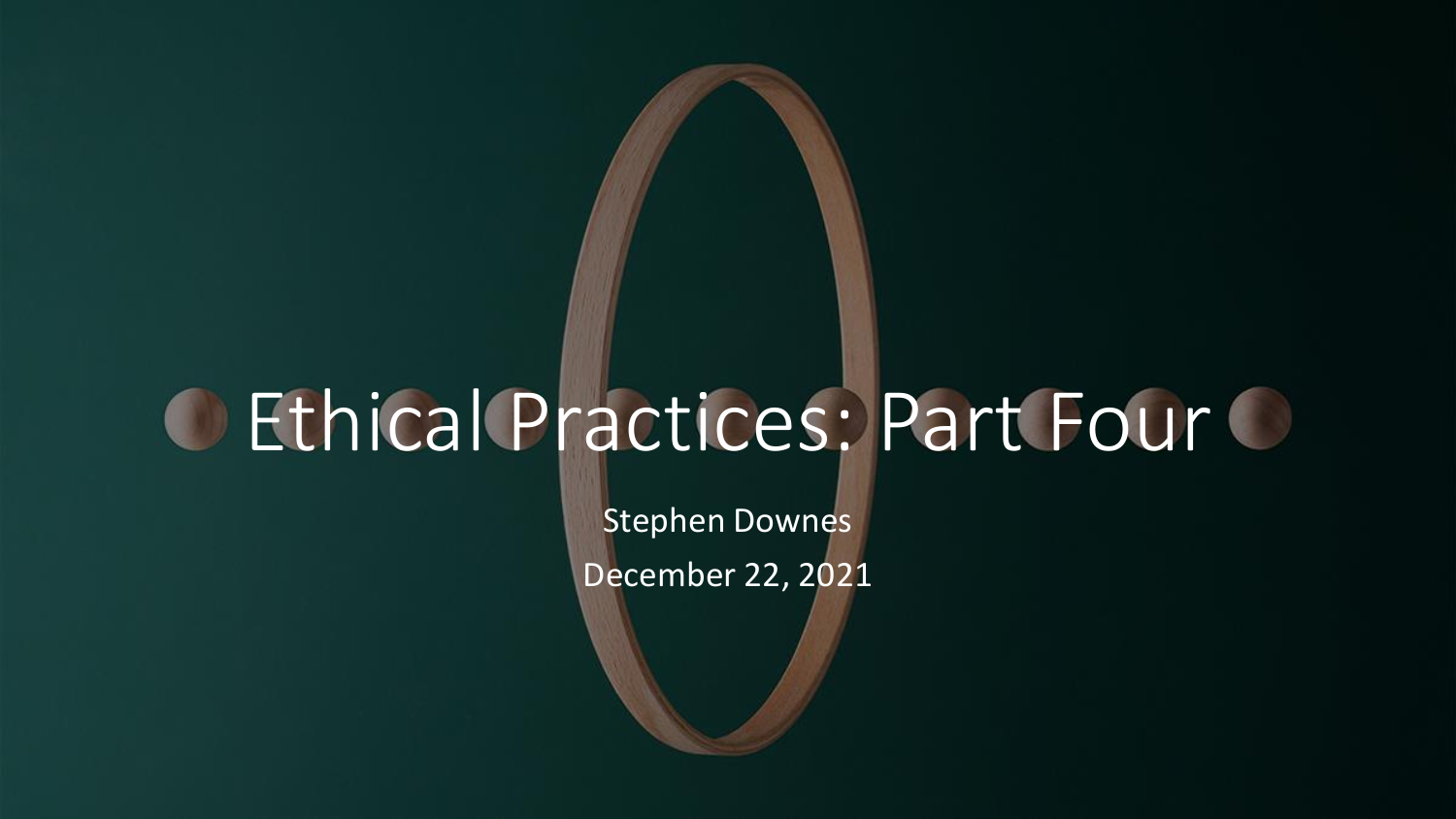### IT Governance Frameworks



"Many respected IT organizations and standards setting bodies have established frameworks to identify the 'risks and mitigation strategies with the evolving cloud computing paradigm'"

> Title image: [https://hbr.org/2020/11/ethical](https://hbr.org/2020/11/ethical-frameworks-for-ai-arent-enough)frameworks-for-ai-arent-enough

<https://core.ac.uk/download/pdf/301361909.pdf>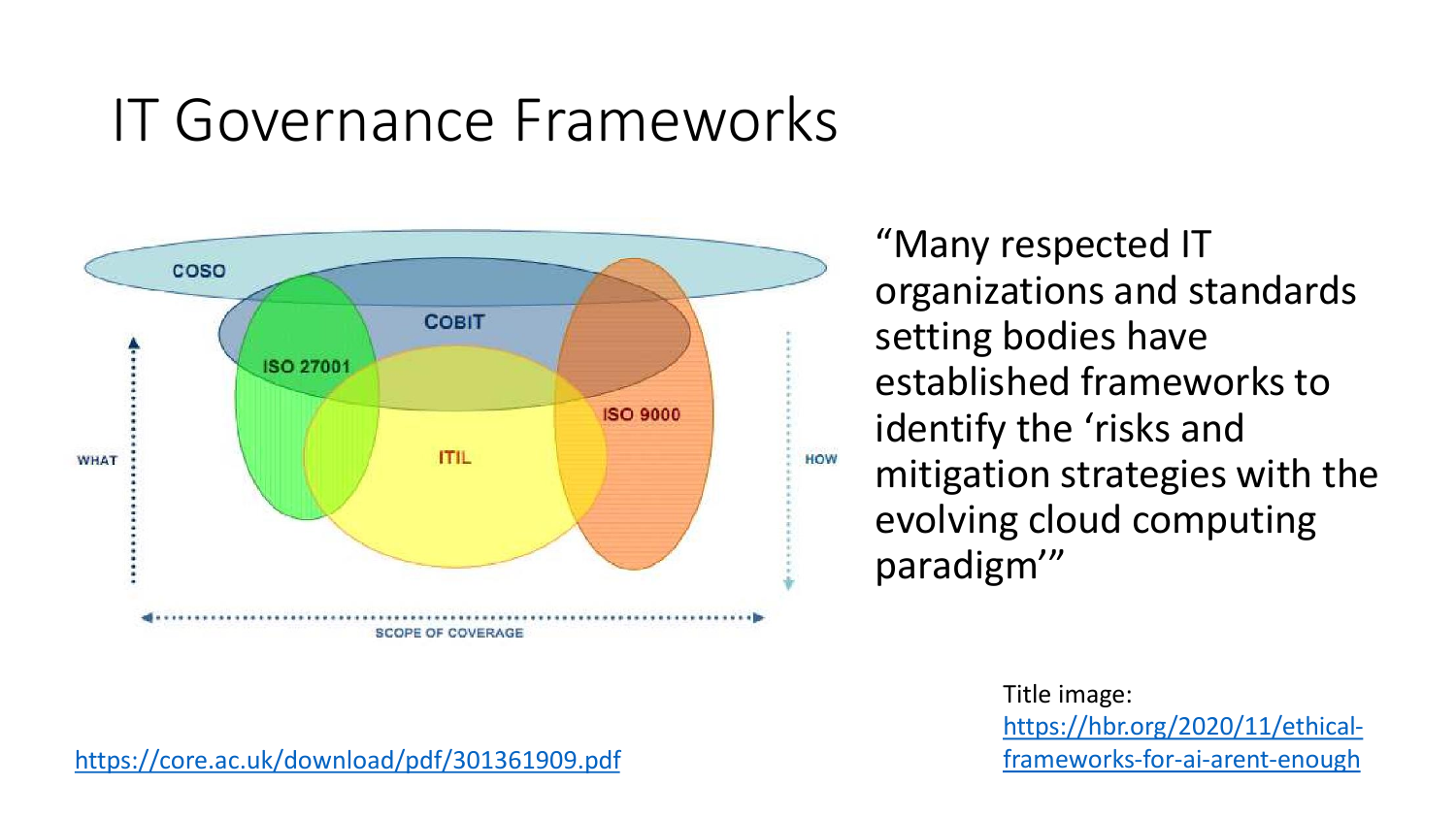### CobiT

"Control Objectives for Information and Related Technology (CobiT) is an IT governance control framework that helps organizations address the areas of regulatory compliance, risk management and aligning IT strategy with organizational goals."



[https://www.bmc.com/blogs/cobit-vs-itil-understanding-governance-frameworks/](https://www.bmc.com/blogs/cobit-2019-vs-cobit-5/)  <https://www.bmc.com/blogs/cobit-2019-vs-cobit-5/>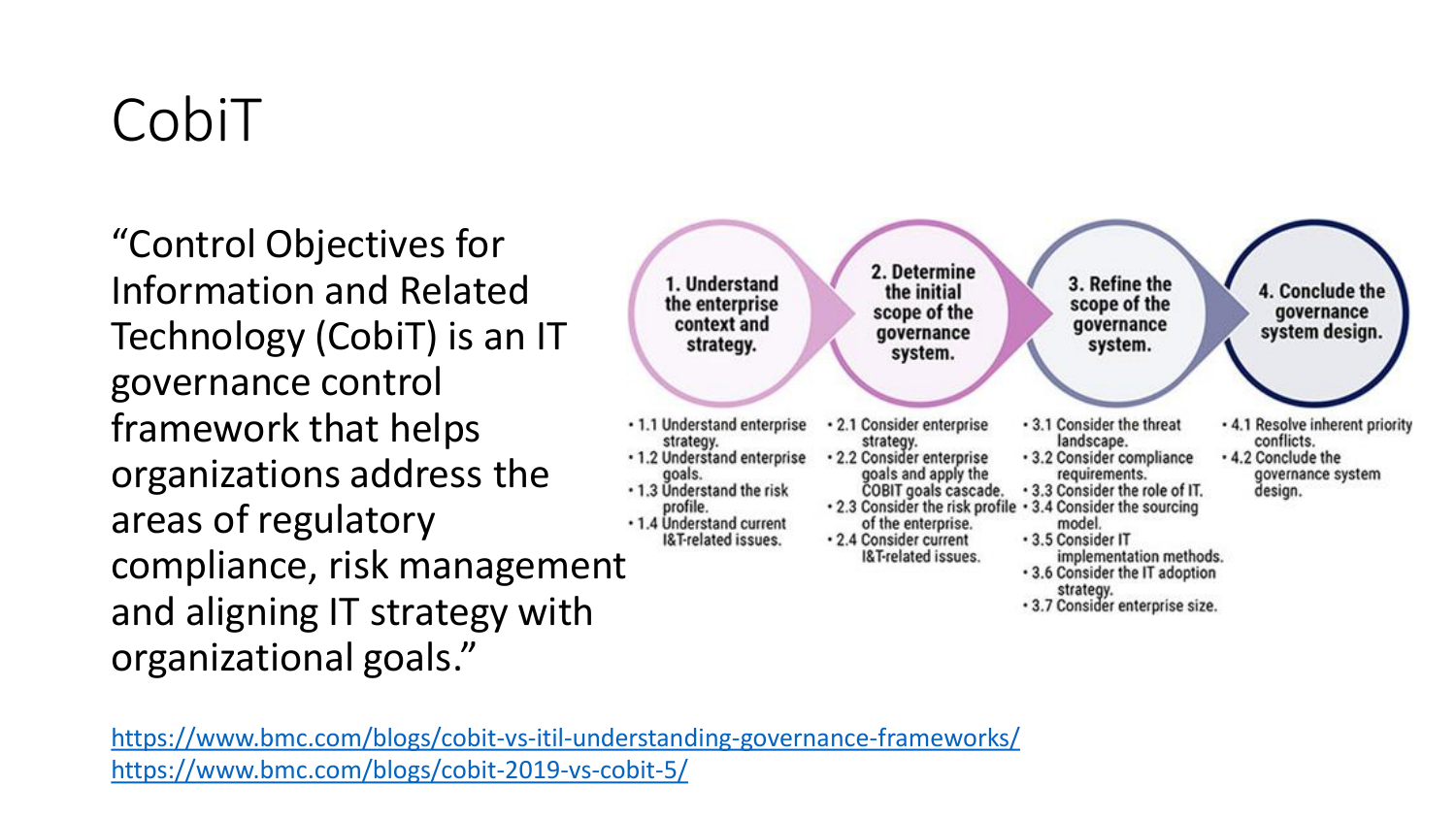

<https://info.axiossystems.com/blog/what-is-the-itil4-service-value-system> <https://core.ac.uk/download/pdf/301361909.pdf> What is ITIL? (2012, June 30). Retrieved from ITIL Offical Site: <http://www.itil-officialsite.com/AboutITIL/WhatisITIL.aspx>

- IT Infrastructure Library (ITIL) provides a set of best practices that have become the most widely accepted approach to IT service management in the world.
- "ITIL advocates that IT services must be aligned to the needs of the business and underpin the core business processes. It provides guidance to organizations on how to use IT as a tool to facilitate business change, transformation and growth."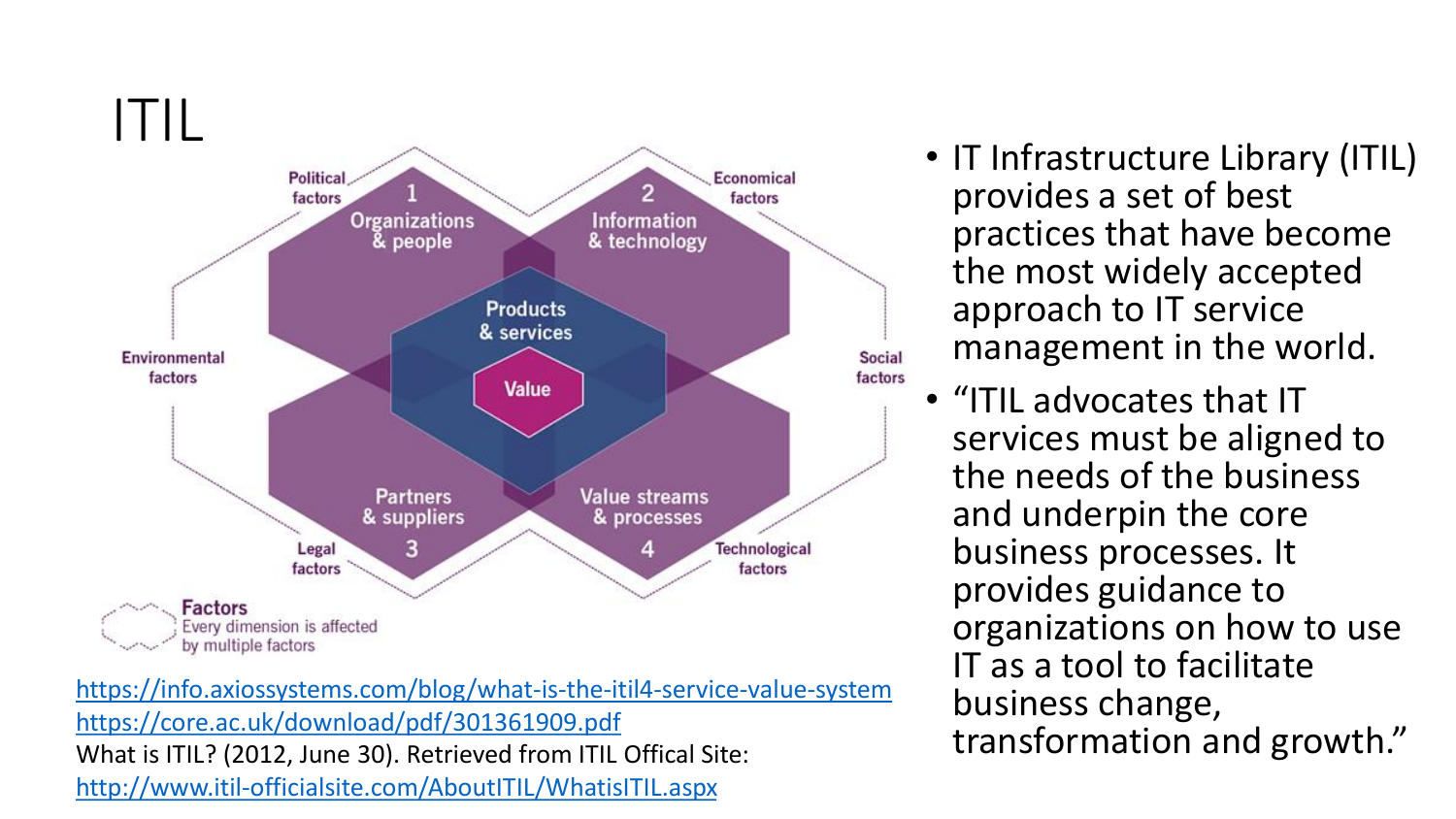### IT Governance for Higher Education



Argues: "the best configuration is one where both worlds have a federal structure, where the infrastructure, strategy, roles and procedures are centralised to avoid wasting resources and the execution and operations are decentralised."

<https://www.mdpi.com/2227-9709/8/2/26/pdf>

**Figure 2. ITG Practices Baseline.**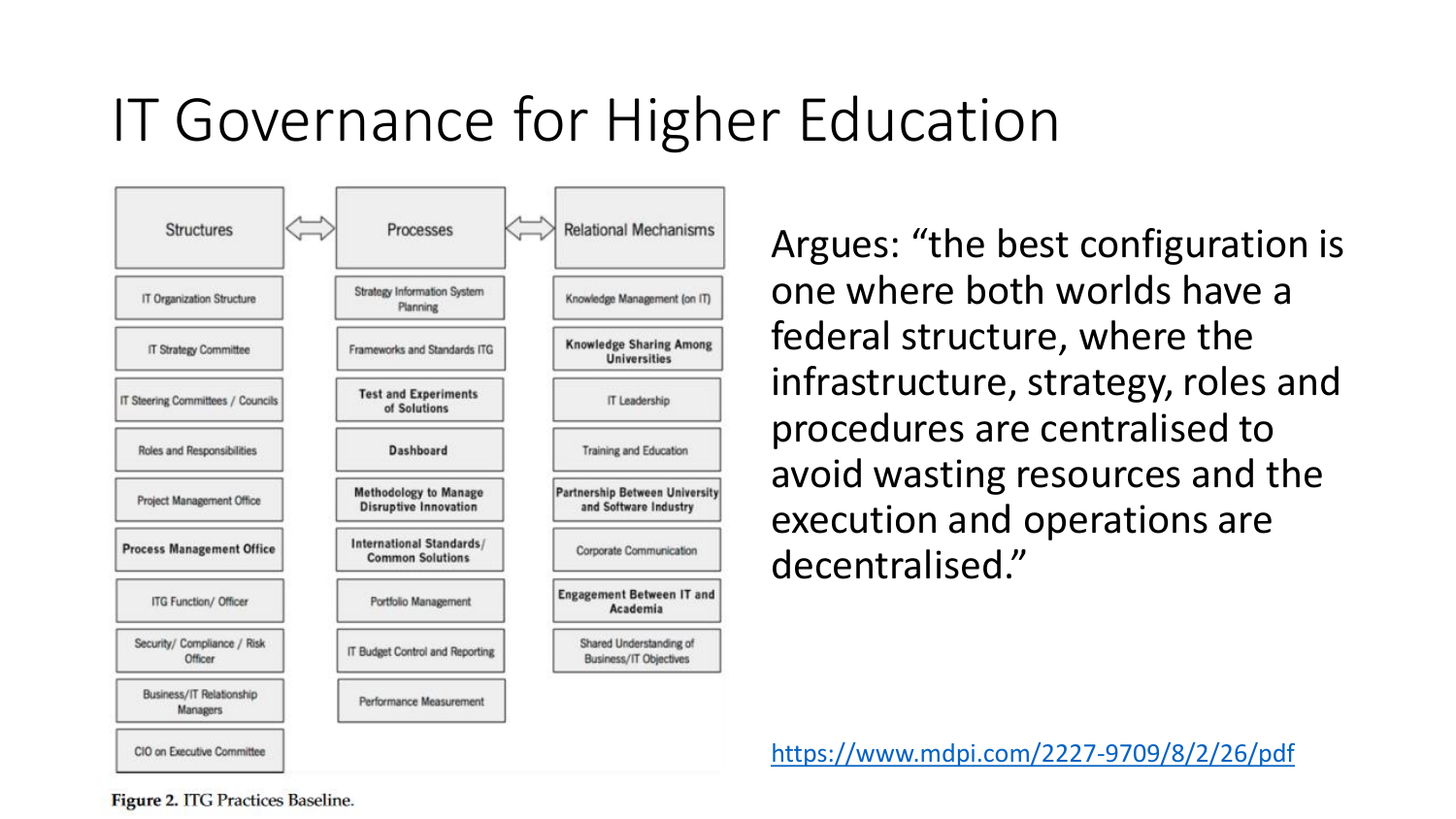### IEEE P7000 Series

- 7000 Ethical System Design
- 7001 Autonomous Systems
- 7002 Data Privacy Process
- 7003 Algorithmic Bias
- 7004 Child and Student Data
- 7005 Employer Data
- 7006 Personal AI Agent
- 7007 Robotics Ontology
- 7008 Robotics Nudging
- 7009 Fail-Safe Design
- 7010 Impact on Human Well-Being
- 7010.1 Corporate Social Responsibility
- 7011 Trust-worthiness of News Sources
- 7012 Personal Privacy Terms
- 7013 Facial Recognition
- 7014 Emulated Empathy
- 7015 AI Literacy, Skills, and Readiness

Standard now available Standardization work group discontinued

<https://ethicsinaction.ieee.org/p7000/>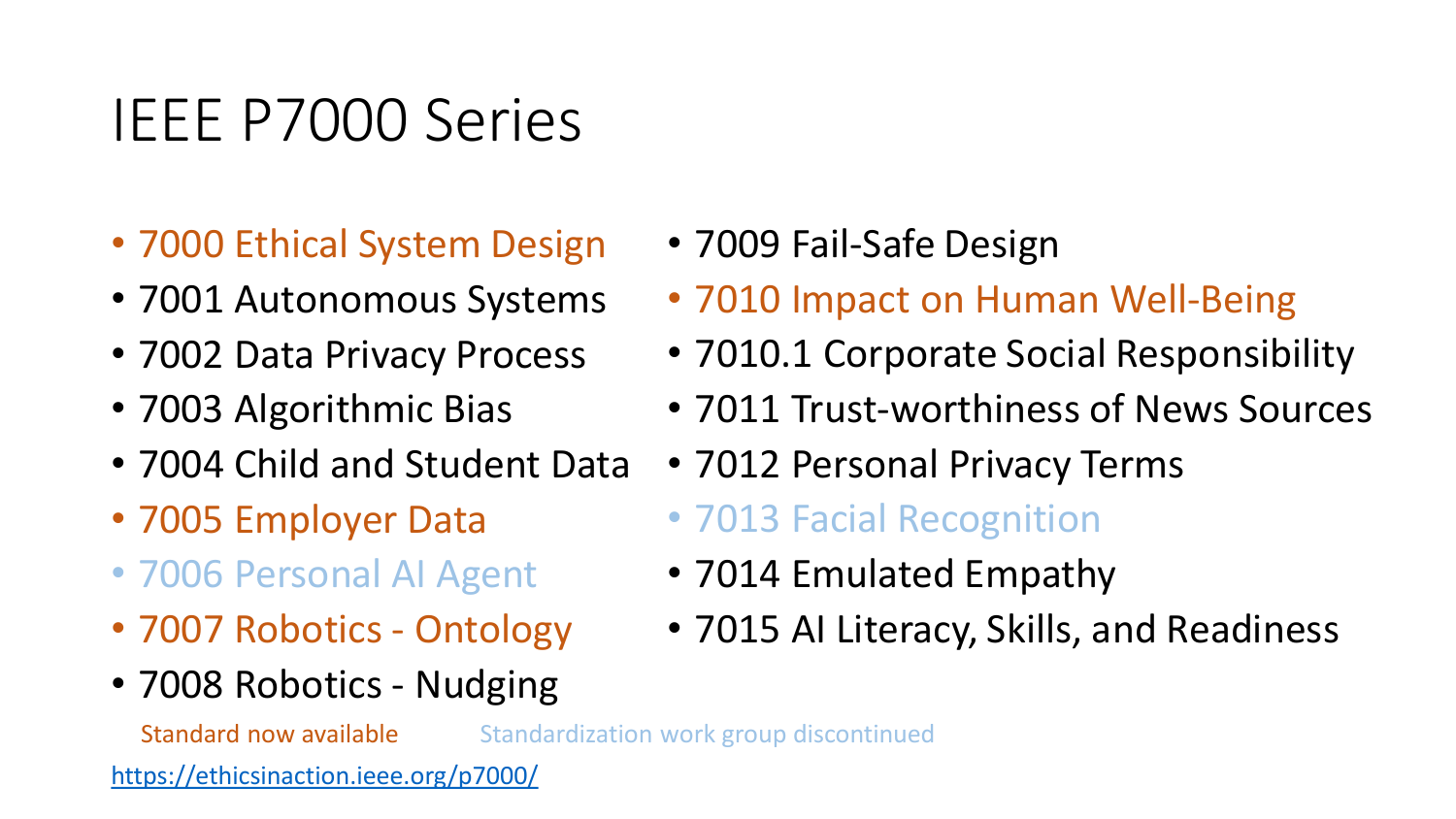### Measuring Benefits and Performance

"It is reasonable to argue that organizations should first focus on the benefits that promote (out) more other benefits rather than being promoted (in) by other benefits."

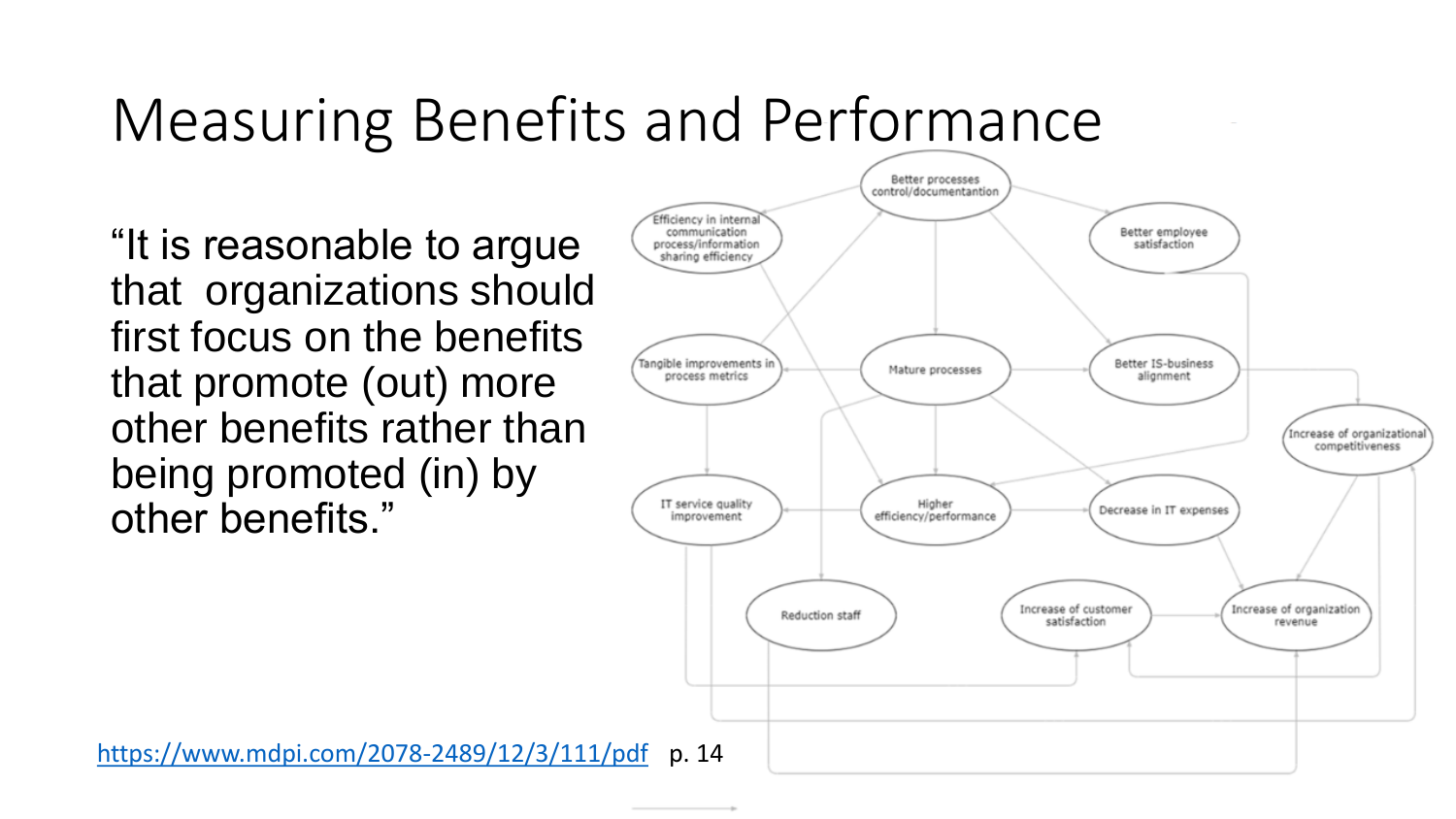### Human Rights Frameworks

"A human rights framework for algorithms that would "not just set forth standards for how to 'do no harm' or 'be ethical,' but it would help hold companies accountable for those standards, by providing mechanisms for risk assessment, enforcement, redress when harm has occurred, and individual empowerment for technology



users." <https://rankingdigitalrights.org/index2020/spotlights/unaccountable-algorithms> [https://www.theguardian.com/law/2019/dec/17/people-should-be-held-accountable-for](https://www.theguardian.com/law/2019/dec/17/people-should-be-held-accountable-for-ai-and-algorithm-errors-rights-commissioner-says)ai-and-algorithm-errors-rights-commissioner-says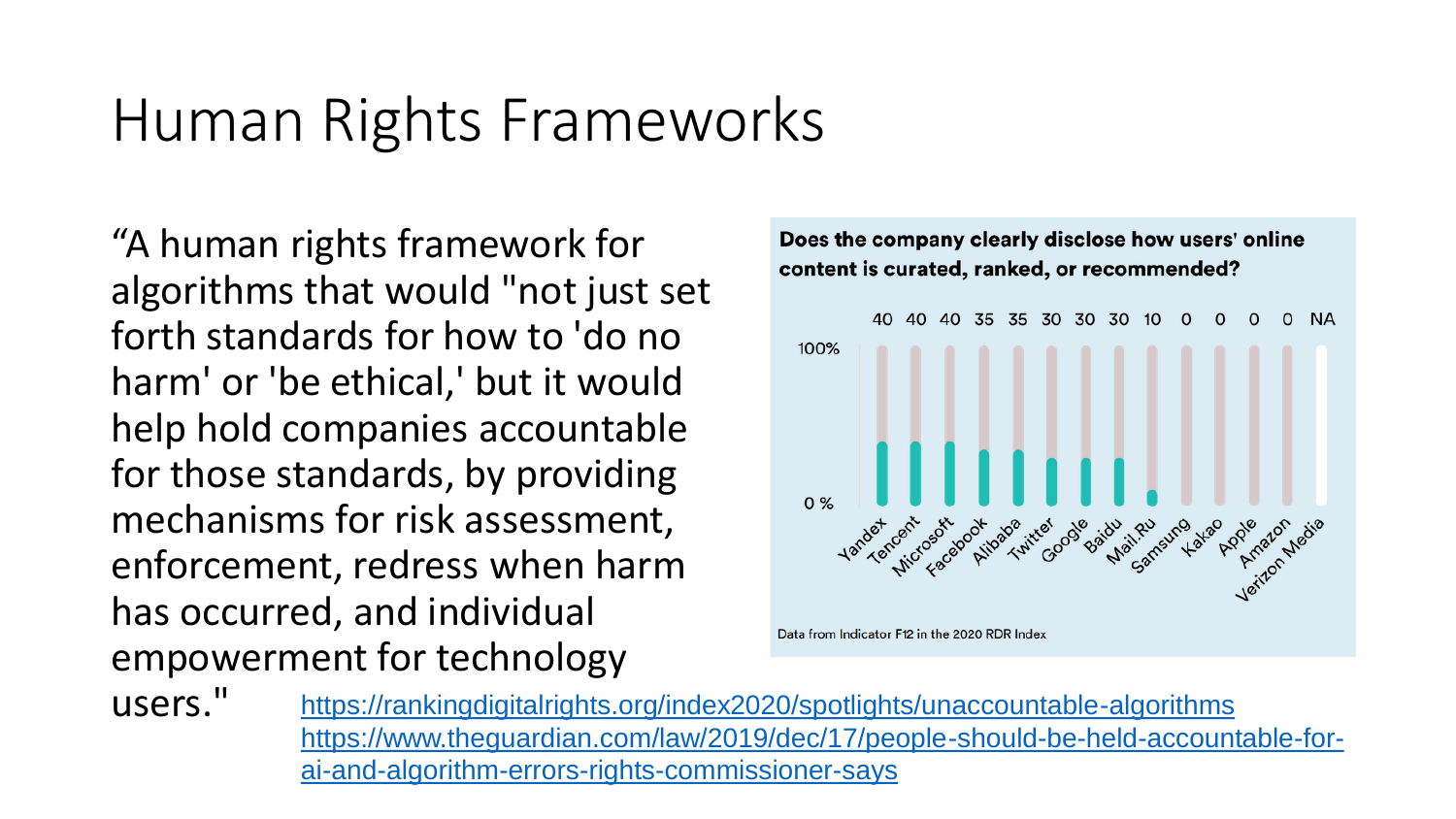### Human Rights Impact Assessment

### https://www.sociali mpactassessment.co [m/documents/hria\\_g](https://www.socialimpactassessment.com/documents/hria_guidance_and_toolbox_final_jan2016.pdf) uidance and toolbo x\_final\_jan2016.pdf p. 8

**Practitioner** Supplement: Challenges and approaches and checklist for reporting

PHASE 4: IMPACT MITIGATION **AND MANAGEMENT** 

PHASE 5: REPORTING AND

**EVALUATION** 

- Reporting

- Evaluation

- Actions to address impacts
- Monitoring
- Access to remedy

#### **Practitioner Supplement:**

Impact managment strategies, participatory monitoring and example impact mitigation measures

#### **PHASE 1: PLANNING AND SCOPING**

- Scoping for HRIA
- The HRIA team
- Terms of reference

#### **Practitioner Supplements:**

- Scoping of business activities, human rights context and stakeholders

PHASE 2: DATA COLLECTION AND

**BASELINE DEVELOPMENT** 

**Practitioner** 

Supplements:

and selecting

indicators

**Business** 

- Data collection

- Human Rights Indicators for

- Developing a baseline

- Human rights indicators

- Data collection

- Developing terms of reference

#### STAKEHOLDER ENGAGEMENT **THROUGHOUT THE PROCESS**

- Rights-holders, duty-bearers and other relevant parties as stakeholders
- Role of stakeholder engagement

#### **Practitioner Supplements:**

- Stakeholder mapping and engaging with rights-holders
- Stakeholder engagement questionnaires

 $\leftarrow$ 

#### **PHASE 3: ANALYSING IMPACTS**

- Types of human rights impacts
- Assessing impact severity

#### **Practitioner Supplement:**

Types of human rights impacts and framework for assessing impact severity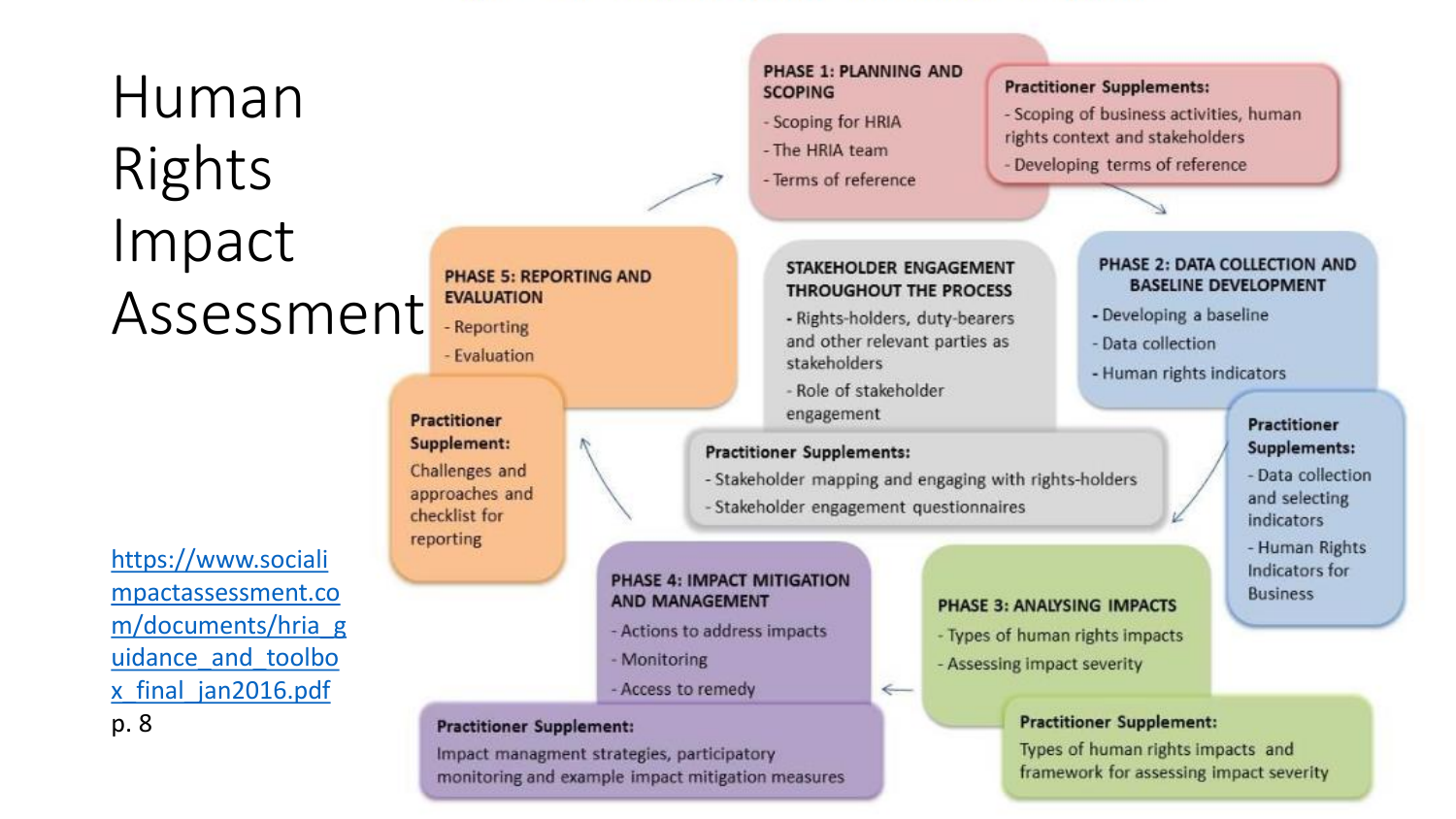## Designing for Human Rights

Halbertal (2015) three categories of violations:

- Humiliation: being put in a state of helplessness, insignificance; losing autonomy over your own representation.
- Instrumentalization: treating an individual as exchangeable and merely a means to an end.
- Rejection of one's gift: making an individual superfluous, unacknowledging one's contribution, aspiration, and potential.





Quoted from: Designing for human rights in AI. Evgeni Aizenberg, Jeroen van den Hoven. August 18, 2020 <https://journals.sagepub.com/doi/10.1177/2053951720949566>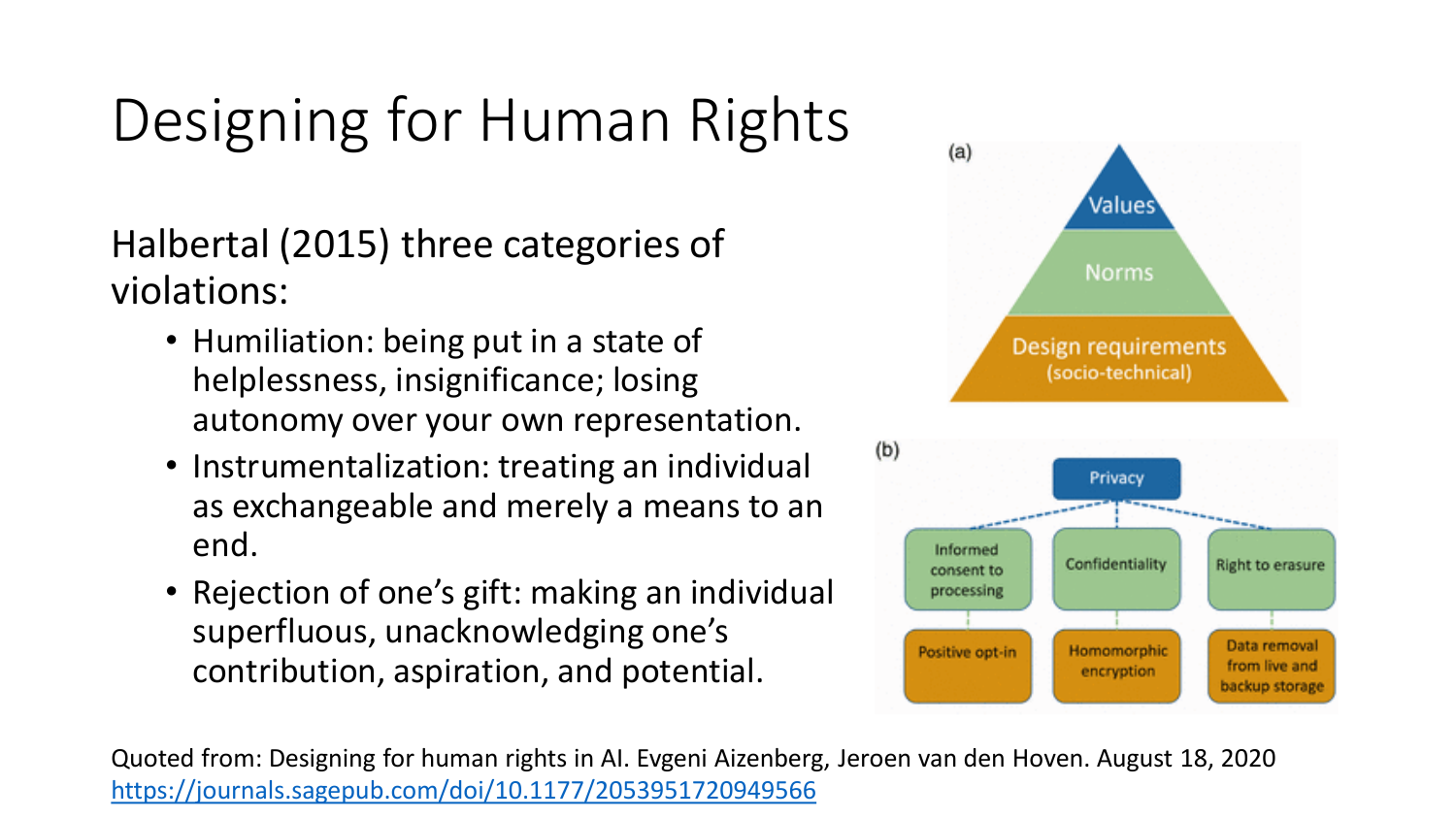### Drawing on International Human Rights Law

- IHRL as a Means for Assessing Harm
- Clearly Defined Obligations and Expectations That Apply Across the Algorithmic Life Cycle • Identifying roles and responsibilities



- attached to different entities across the full algorithmic life cycle
- Operationalizing the measures necessary to ensure rights compliance
- Integrating a rigorous accountability framework

[https://www.cambridge.org/core/journals/international-and-comparative-law-quarterly/article/international](https://www.cambridge.org/core/journals/international-and-comparative-law-quarterly/article/international-human-rights-law-as-a-framework-for-algorithmic-accountability/1D6D0A456B36BA7512A6AFF17F16E9B6)human-rights-law-as-a-framework-for-algorithmic-accountability/1D6D0A456B36BA7512A6AFF17F16E9B6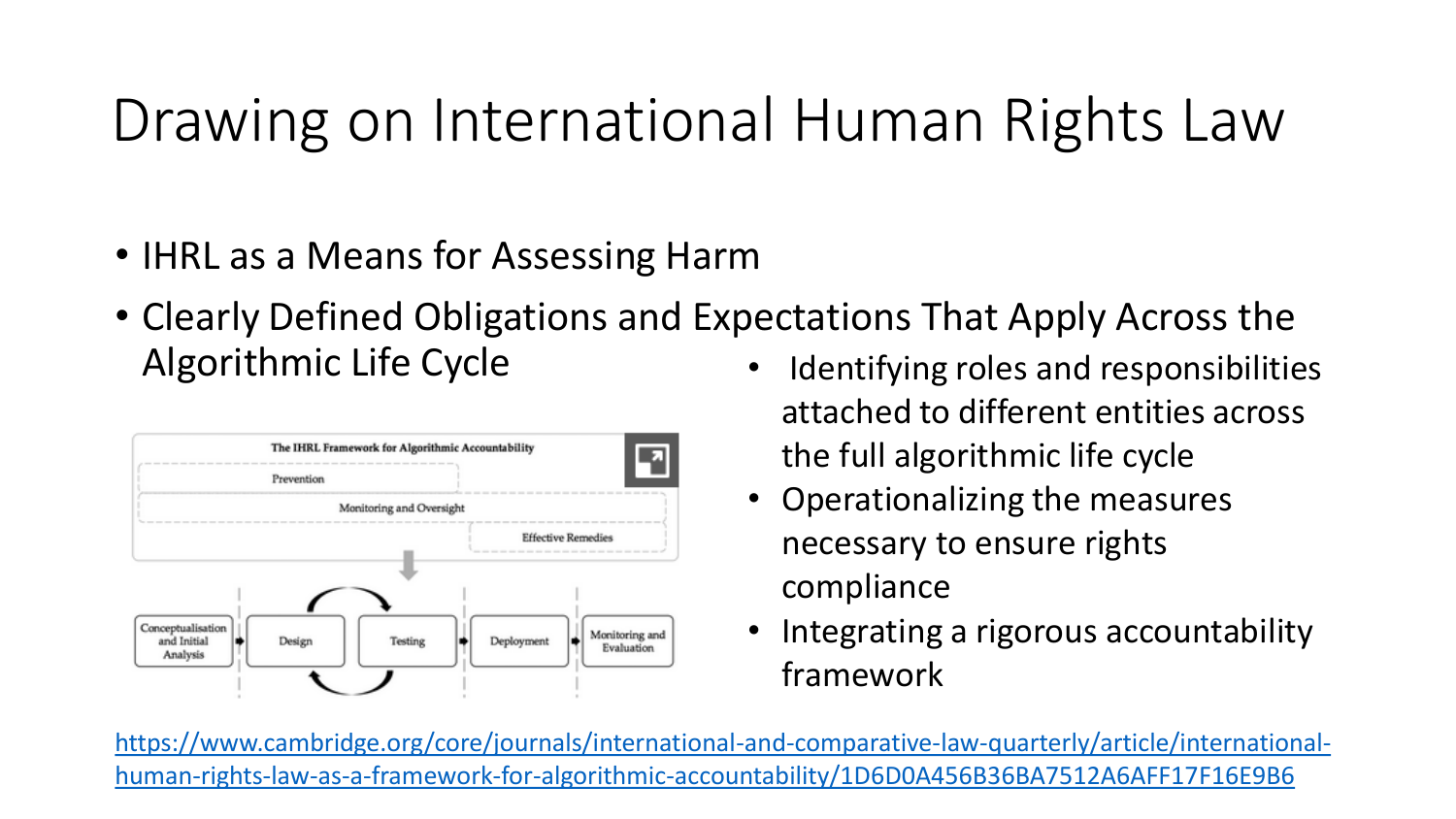### Limitations of Human Rights Frameworks

- these rights may be too Western
- too individualistic
- too narrow in scope
- too abstract to form the basis of sound AI governance.

Requires democracy: "without… securing an underlying societal infrastructure that enables human rights in the first place, any human rightsbased governance framework for AI risks falling short of its purpose"

Nathalie A. Smuha, 2020, Beyond a Human Rights-Based Approach to AI Governance: Promise, Pitfalls, Plea<https://link.springer.com/article/10.1007/s13347-020-00403-w>